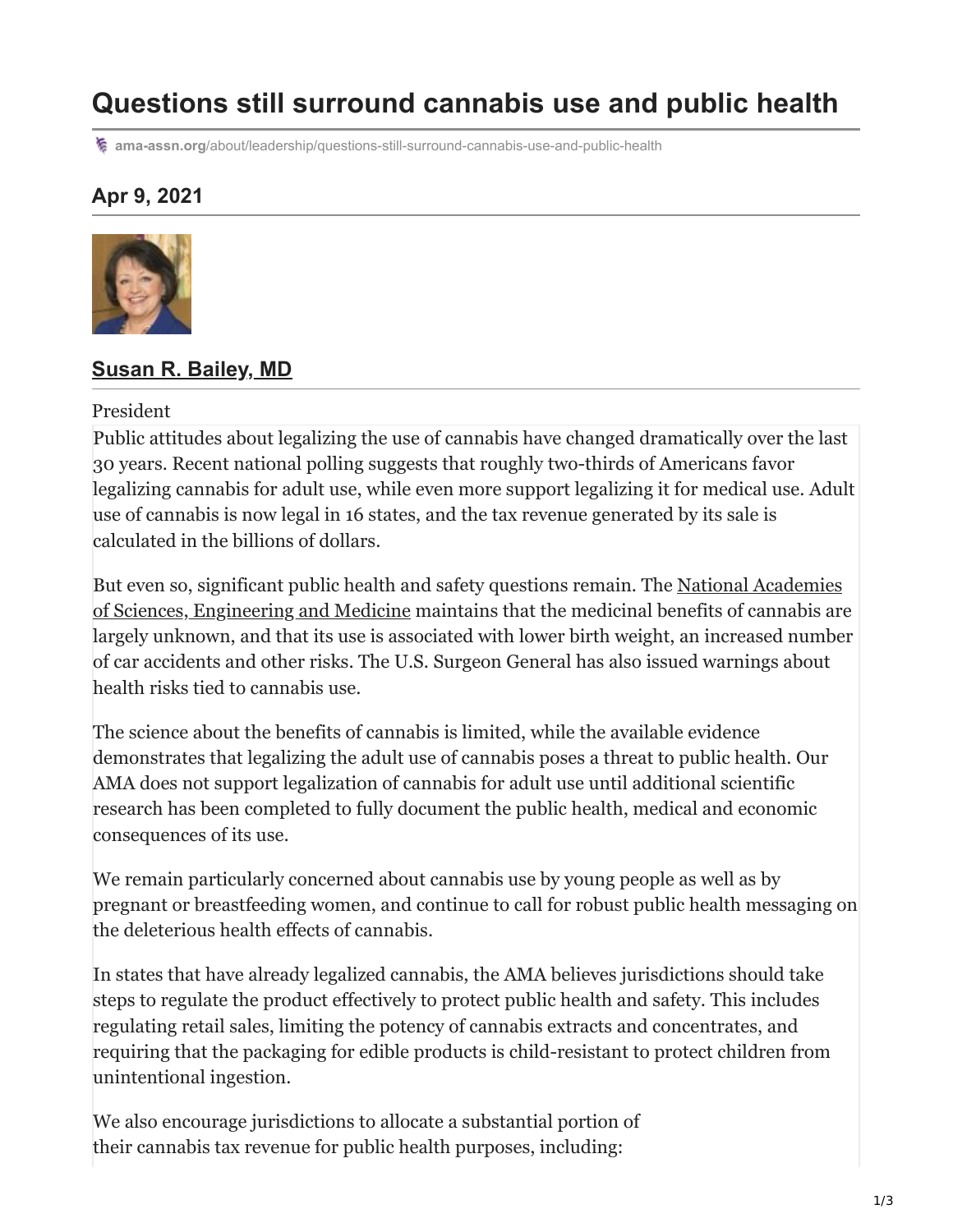- Substance-use disorder prevention and treatment programs
- Cannabis-related educational campaigns
- Scientifically rigorous research on the health effects of cannabis
- Public health surveillance efforts

Additionally, it is important to ensure that data is available on:

- The short- and long-term health effects of cannabis, especially emergency department visits and hospitalizations
- Impaired driving
- Workplace impairment and worker-related injury and safety
- Prevalence of psychiatric and addictive disorders, including cannabis-use disorder

This data is necessary to fully evaluate the current regulatory framework, and to inform and protect public health.

Even still, it is clear that cannabis prohibition and enforcement policies have disproportionately and adversely impacted marginalized and minoritized communities. Our AMA supports public health-based strategies, rather than incarceration, in the handling of individuals possessing cannabis for personal use.

We also support social equity programs to address the impact of cannabis prohibition and enforcement policies, and provide an opportunity to those negatively impacted by previous policies to meaningfully participate in the legal cannabis industry.

## **Cannabis for medical use**

We cannot ignore the fact that more than 35 states permit patients to use cannabis for a wide variety of what legislatures have determined to be "qualifying medical conditions." It is the AMA's position that scientifically valid and well-controlled clinical trials, conducted under federal investigational new drug applications, are necessary to assess the safety and effectiveness of all new drugs. The same goes for potential cannabis products. As physicians, we rely on clinical experience, combined with evidence from clinical trials and biomedical research, to guide us during the diagnostic and treatment process—and cannabis should be no different.

The AMA has long advocated for comprehensive, well-controlled cannabis studies to determine its role in the treatment of disease. To advance this policy, our AMA supports removing federal cannabis research roadblocks, since we cannot generate sufficient scientific evidence without sufficient research. To that end, we support the Cannabidiol and Marihuana Research Expansion Act now pending in Congress.

This measure was first introduced in 2016 and has drawn strong bipartisan backing. Its passage will allow legitimate and comprehensive clinical research to evaluate the potential medical benefits, risks and harms posed by cannabis and cannabis derivatives.